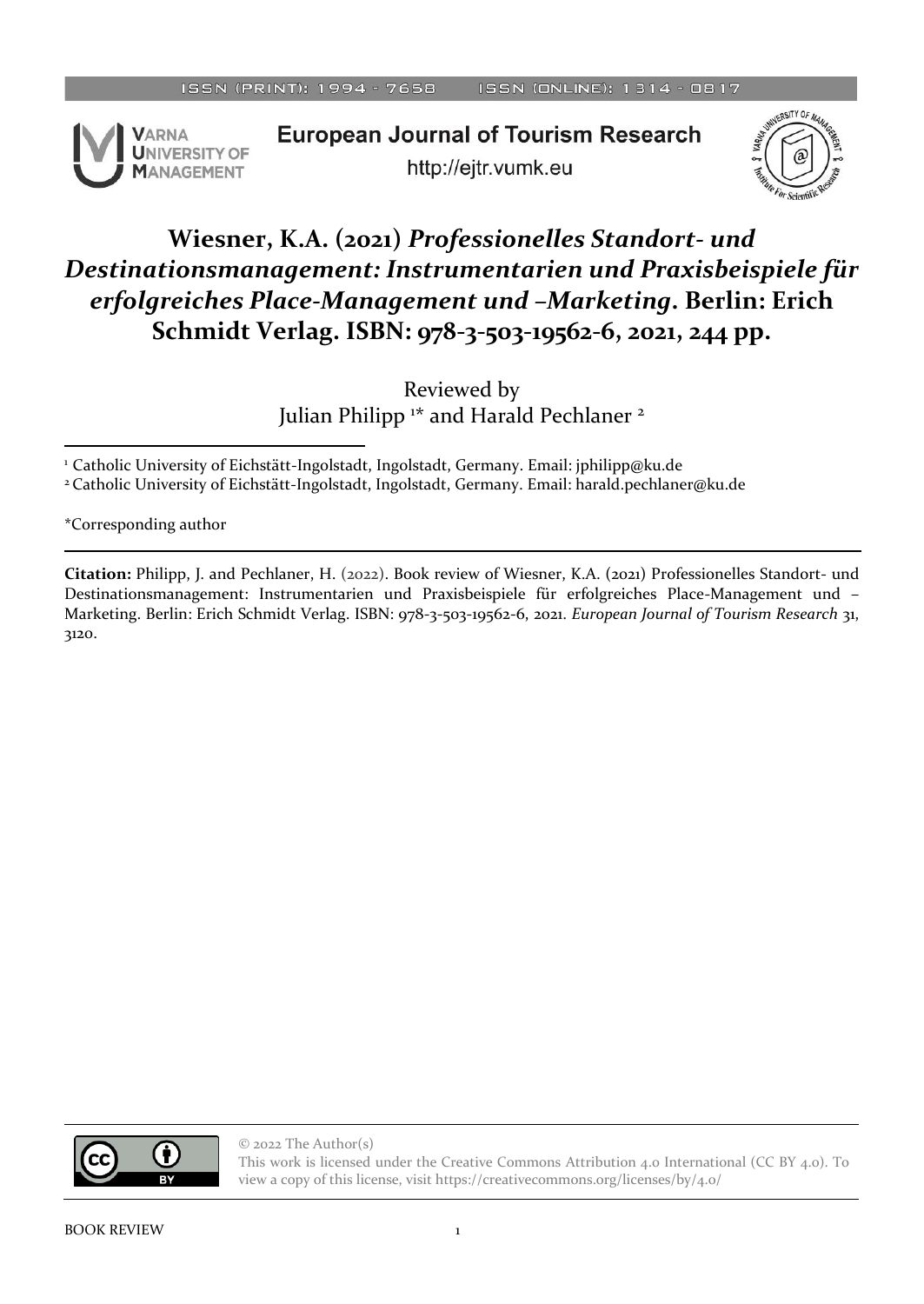The book "Professional Location and Destination Management: Tools and Practical Examples for Successful Place Management and Marketing" (translation of the title in English) addresses the increasing global competition among both business locations and destinations for attractive businesses and investors, infrastructure, funding and humans in the role of visitors, residents or workers. It focuses on the place management approach – the integration of location and destination management – which has seen a tremendous growth in significance over the past years. The book includes recent developments in the context of digitization or the COVID-19 pandemic. It is organized in seven parts, moving from general definitions to normative, strategic and operative place management and marketing and concluding with seven case studies.

**The first part** consists of five chapters, describing key terms and definitions within the context of place management and marketing, which – given the lack of consistent definitions in literature – builds an important basis for the understanding of this book. In the first chapter, locations are defined based on geographic and legal aspects as well as from a customer and stakeholder perspective. Functions and services of locations are illustrated, making it clear that most locations offer a combination of services. Hard of soft location factors are elaborated. In the second chapter, destinations are defined, starting with a depiction of the diversity of this term. Travel motivations, the variety of services within a tourist destination and positive effects of tourism on different location factors are illustrated. The third chapter mainly lists important agents and stakeholders within destinations; additional information on the importance of specific agents, that do not seem related to location or destination management at first, would have been helpful. In the fourth chapter, the author defines the terms "management" and "governance" in detail. Derived from numerous resources, services, environments, framework conditions, infrastructures and other location factors, the need for place management and governance is explained. General management and marketing approaches are adopted to location and destination management. In the fifth chapter, the author examines the stakeholder-oriented management concept. As stakeholders may have knowledge, resources and influence that are of use for the location and destination, their integration into the whole management process is advised.

**The second part** focuses on the place management of locations and destinations and consists of three chapters. The author starts with a short and up-to-date introduction to the location policy of Germany and the business and tourism development agencies of Germany, Austria and Switzerland. The first chapter describes management tasks of locations and destinations with specific reference to the structure and tasks of economic and tourism policy players in Germany and their promotional effects. Examples are given from different German states and cities and their respective destination management organizations and economic development agencies. The second chapter focuses on the coordination of stakeholders and target groups. A detailed list gives a great overview of important stakeholder groups in destinations and locations. This is followed by practical approaches on how to analyse, classify and face stakeholders. In the third chapter, the topic of marketing is briefly – maybe too briefly, on merely two pages – touched and focused on the different challenges and directions of place marketing.

**The third part** is the shortest part of this book and comprises four chapters on normative place management and marketing. Following the development of a place concept and marketing approach, location and destination specifications are described. The first chapter depicts the importance of building a common vision to develop general principles and achieve set goals. It displays the advantages and characteristics of visions. The second chapter focuses on principles, missions and values derived from the vision, which are usually directed at employees, customers and internal strategies and goals. The third chapter covers in more detail the development of specific, detailed goals. Different levels and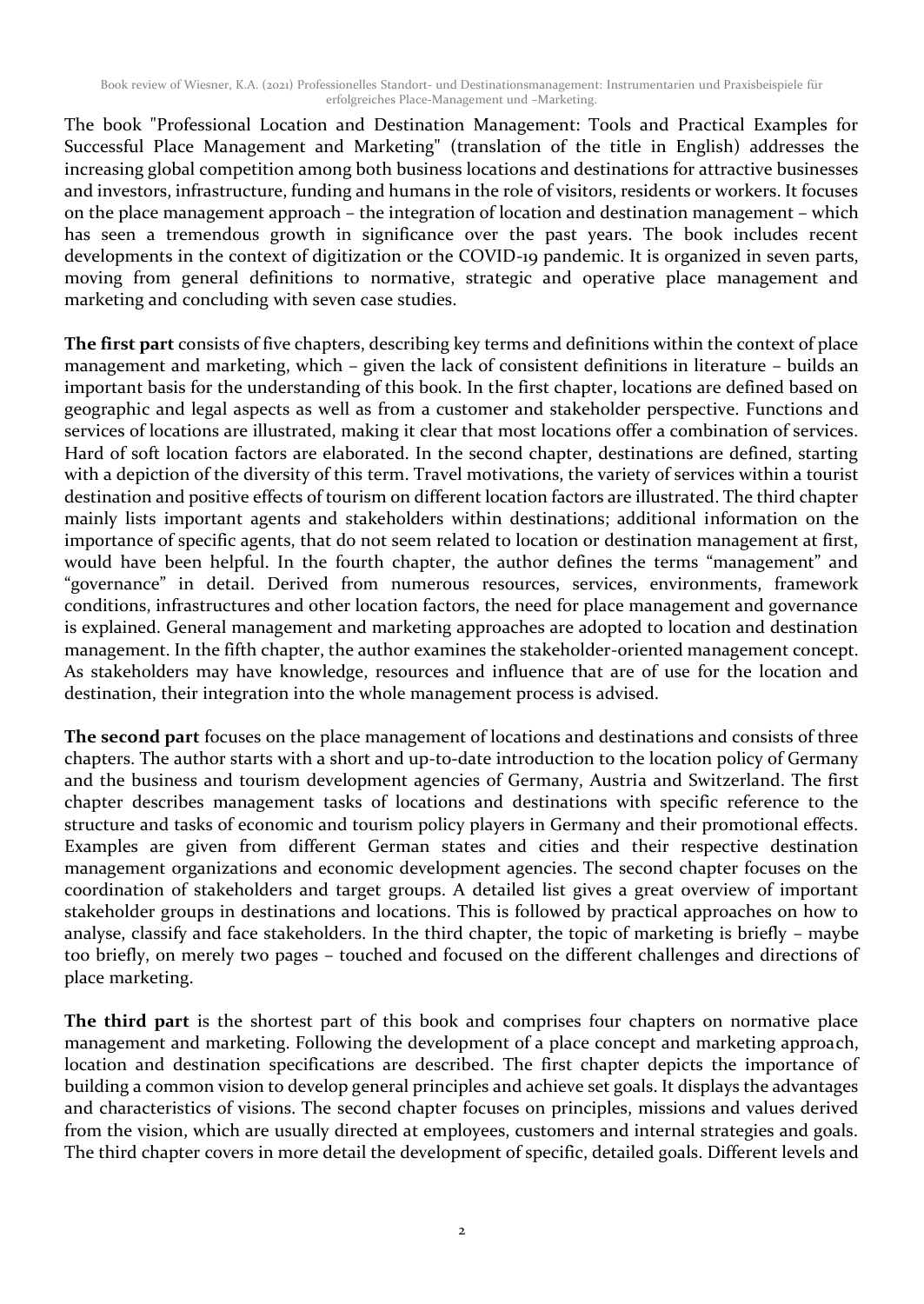areas of goals are classified, covering general goals, department goals and functional goals as well as economic or psychological goals. The fourth chapter is about the profiling and positioning of places, described in the context of global competition and diversification, two aspects of growing importance. The focus is on both the influences on and effects of place positioning.

**The fourth part** of the book covers strategic place management and marketing and consists of three chapters with three subchapters. It builds on the normative basis generated in the chapter before and prepares for the operational achievement of objectives in the fifth part. The first chapter starts with approaches on strategic analyses as a foundation of further strategic development. The classic SWOT (or TOWS, as it is called in this book) analysis is dismantled and used for separate internal and external analyses. Examples are given for conducting strength-weakness analyses (S-W) and the variety of aspects and characteristics that need to be considered when reviewing locations and destinations internally. This may also help comparing places to each other. The opportunity-risk analysis (O-T) introduces tools such as market research or market-based analysis and displays possible recipients, methods and sources for primary or secondary research. A great focus lies on market segmentation via so-called "Sinus-Milieus" (social environments) and generational analyses. Finally, the S-W and O-T analyses are merged to a TOWS and illustrated with an example from the Lippe region in North Rhine-Westphalia, Germany. The second chapter describes the development of strategies based on the analyses and research from the previous chapter and explains not only the importance of setting strategies, but also different strategic perspectives such as cooperation or customer-orientation. The third chapter introduces location- and destination-specific terms such as place identity, place image and reputation. The author explains the importance and effects of corporate and place identity and illustrates different internal and external instruments of place identity policy.

**The fifth part** is the largest part of this book and covers operational place management and marketing in four chapter with 13 subchapters. After displaying different operational areas of place marketing, the subsequent first chapter describes the tasks of a location- and economy-centred place management, dealing with aspects such as economy development agencies, funding, clusters or networks. The second chapter describes the same topic from a tourism- and destination-centred perspective with focus on travel modes, the variety of tourist services and infrastructures, differentiation/diversification and policy-making. The third chapter elaborates in detail the joint tasks of place management and marketing. The first focus is on quality management and the treatment of potential, current or former customers as well as satisfied and non-satisfied ones. Derived from the quality perception of customers, certificates and quality marks play an increasingly important role. The second focus is on brand management, the importance of umbrella brands and the effect of successful branding on customers. Specific attention is given to the marketing of destinations as event, conference and trade fair locations, which often serve as lighthouse projects for the development of destinations. The global competitiveness of the German trade fair location is highlighted through various statistics. Negative effects of the COVID-19 pandemic are mentioned, but could have been more detailed. In the context of culture and art marketing, specific focus is laid on UNESCO cultural heritage sites and European Capitals of Culture. Apart from these mainly touristic marketing approaches, residential marketing is considered as well, based on the "jobs follow people" idea. It includes aspects such as image, authenticity, digitization and bureaucracy. Recent trends such as marketing for regional products or city centres are included as well. In an extensive fourth chapter, the  $7Ps$  of marketing – product, processes, personnel/people, price, place, physical facilities, promotion – are described in much detail and with practical illustrations in the context of place management.